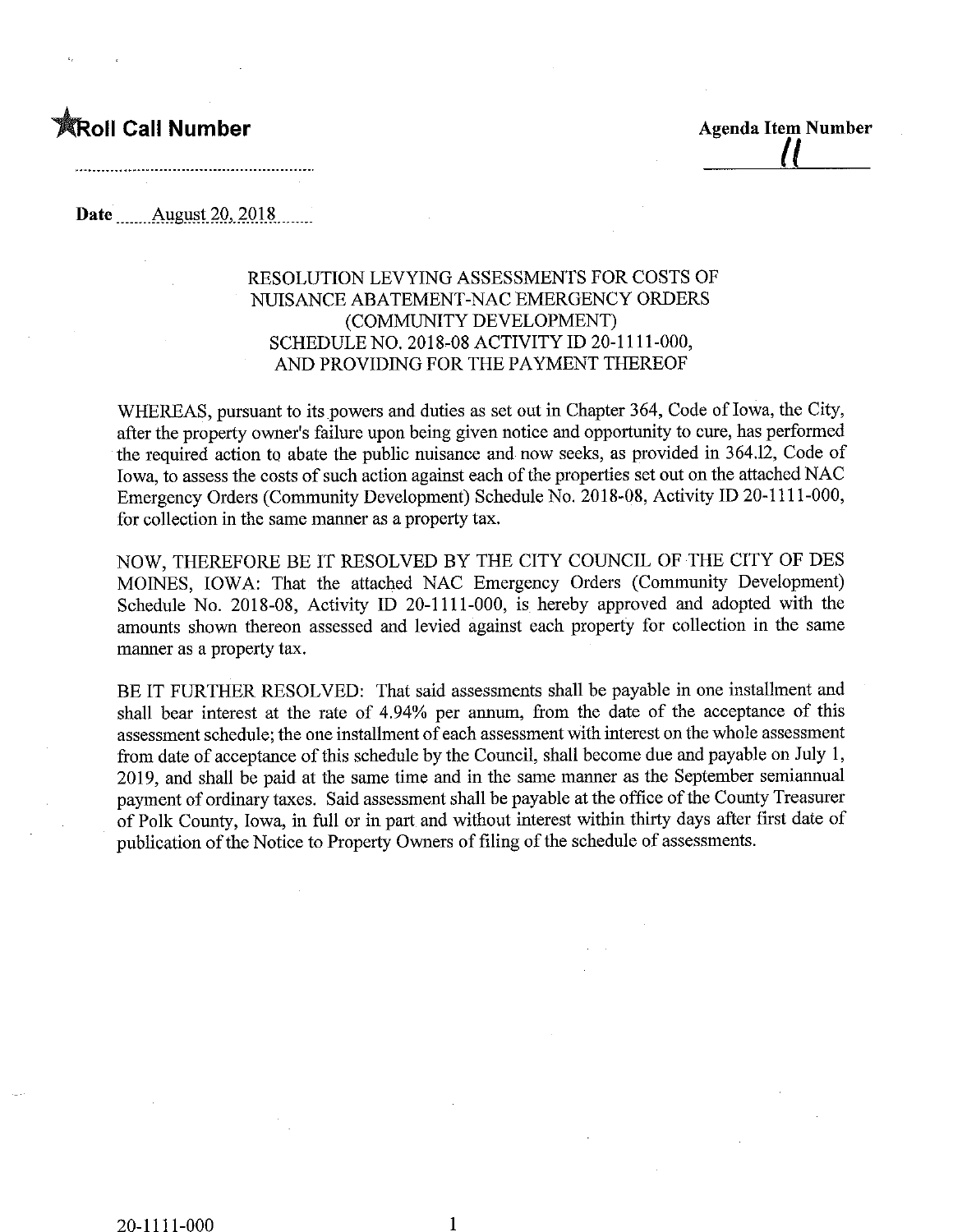ごひ

**the Call Number Agenda Item Number Agenda Item Number**  $\overline{a}$ 

Date ........August 2Q,.2Q18,

BE IT FURTHER RESOLVED, that the Clerk be and is hereby directed to certify said schedule to the County Treasurer of Polk County, Iowa, and to publish notice of said certification once each week for two consecutive weeks in the Des Moines Register, a newspaper printed wholly in the English language, published in Des Moines, Iowa, and of general circulation in Des Moines, Iowa, the first publication of said notice to be made within fifteen days from the date of the filing of said schedule with the County Treasurer, the City Engineer shall send by regular mail to all property owners whose property is subject to assessment a copy of said notice, said mailing to be on or before the date of the second publication of the notice, all as provided and directed by Code Section 3 84.60, Code of Iowa.

Moved by FORM APPROVED: 4 to adopt. Kathleen Vanderpool Deputy City Attorney

| <b>COUNCIL ACTION</b>              | <b>YEAS</b> | <b>NAYS</b> | <b>PASS</b> | <b>ABSENT</b>   | <b>CERTIFICATE</b>                                                                                     |
|------------------------------------|-------------|-------------|-------------|-----------------|--------------------------------------------------------------------------------------------------------|
| <b>COWNIE</b><br><b>COLEMAN</b>    |             |             |             |                 | I, DIANE RAUH, City Clerk of said City hereby<br>certify that at a meeting of the City Council of said |
| <b>GATTO</b><br><b>GRAY</b>        |             |             |             |                 | City of Des Moines, held on the above date, among                                                      |
| <b>HENSLEY</b>                     |             |             |             |                 | other proceedings the above was adopted.                                                               |
| <b>MOORE</b><br><b>WESTERGAARD</b> |             |             |             |                 | IN WITNESS WHEREOF, I have hereunto set my<br>hand and affixed my seal the day and year first          |
| TOTAL                              |             |             |             | <b>APPROVED</b> | above written.                                                                                         |
| <b>MOTION CARRIED</b>              |             |             |             | Mayor           | <b>City Clerk</b>                                                                                      |
|                                    |             |             |             |                 |                                                                                                        |
|                                    |             |             |             |                 |                                                                                                        |

 $\overline{2}$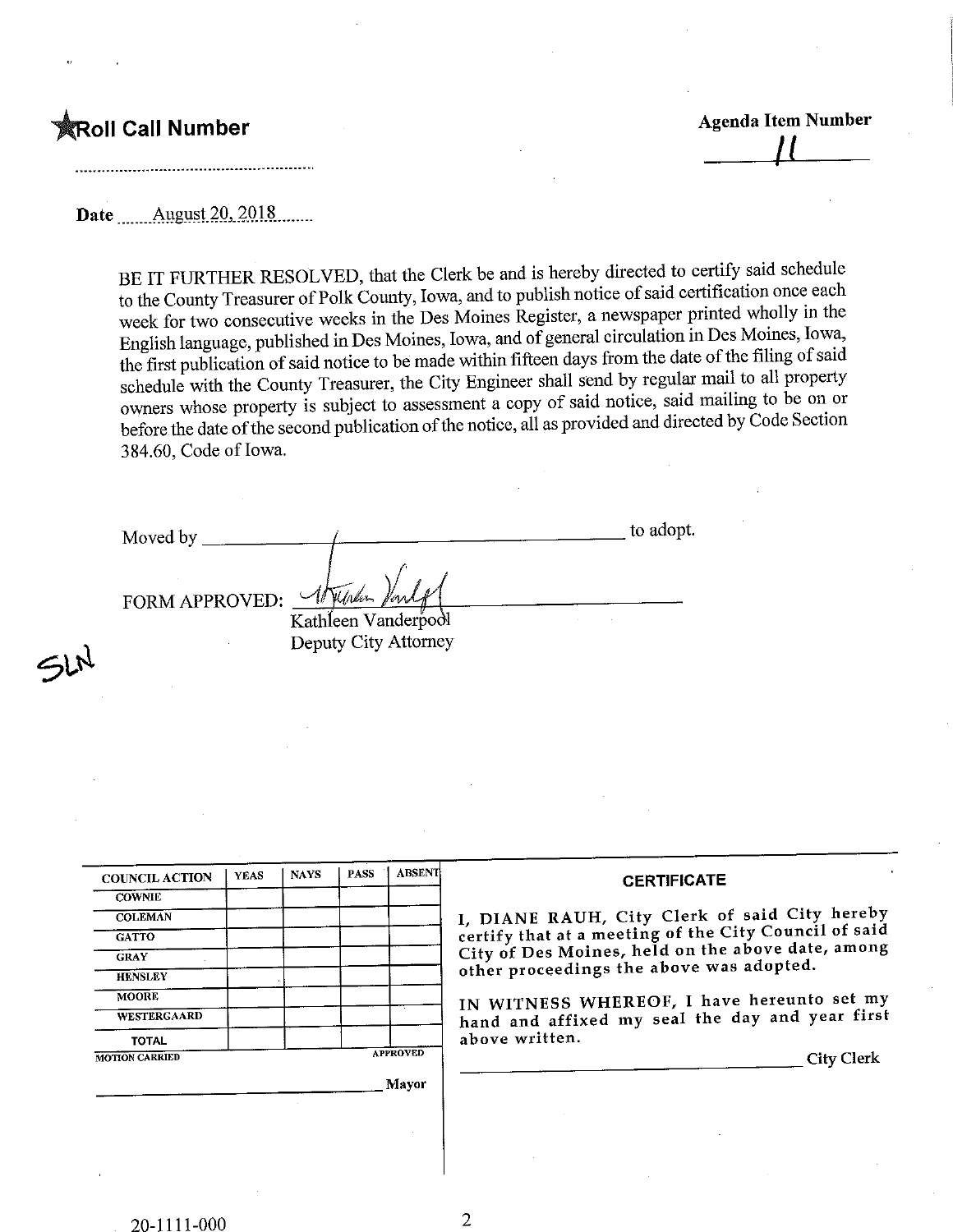|                                                                                |                                     | <b>ASSESSMENT SCHEDULE NO: 2018-08</b>                                                                                        |                         |            | PAGE<br>DATE<br><b>TIME</b> | $\mathbf{1}$<br>08/13/2018<br>12:04:37 |
|--------------------------------------------------------------------------------|-------------------------------------|-------------------------------------------------------------------------------------------------------------------------------|-------------------------|------------|-----------------------------|----------------------------------------|
| Emergency: Nuisance Abatement Clean-up                                         |                                     |                                                                                                                               |                         |            |                             |                                        |
| DESCRIPTION OF PROPERTY                                                        | <b>CERTIFICATE</b><br><b>NUMBER</b> | PROPERTY ADDRESS<br>OWNERS NAME                                                                                               | DATE AND<br><b>TYPE</b> | COST       | INCID                       | TO BE ASSESSED                         |
| 080/06613-000-000<br>N 55F 6 IN LOTS 1 & 2 BLK B<br>THOMPSONS SUB DIV          | 00-23890-00                         | 1450 8TH ST<br>T - DUSHECK, KENNETH                                                                                           | 04/24/2018<br>Board Up  | \$225.00   | \$35.00<br>\$35.00          | \$260.00                               |
| 080/03481-000-000<br>E 49 F LOT 26 INGLE-WOLD                                  | 00-23891-00                         | 1532 JEFFERSON AVE<br>T - GUAMAN, JUAN<br>T - POOLING & SERVICING AGREEMENT MASTR,<br>C - DE JESUS, JOSE<br>C - DEL CID, IRIS | 04/25/2018<br>Clean Up  | \$1,145.62 | \$35.00<br>\$35.00          | \$1,180.62                             |
| 080/07137-000-000<br>-EXE4 FNLN & E7 FSLN-LT8<br>BLK 2 T M WALKERS SUB DIV     | 00-23892-00                         | 2004 M L KING JR PKWY<br>T - IMPERIAL PROPERTIES INC,                                                                         | 04/18/2018<br>Clean Up  | \$718.51   | \$35.00<br>\$35.00          | \$753.51                               |
| 100/09526-000-000<br>N 8 FT LOT 2 & ALL LOT 1 BLK 2<br>MERRITT & FISCHERS PARK | 00-23893-00                         | 1548 31ST ST<br>T - NATIONSTAR MORTGAGE LLC,<br>C - FUGATE, LATOSHLA                                                          | 04/27/2018<br>Board Up  | \$105.00   | \$35.00<br>\$35.00          | \$140.00                               |
| 080/05154-000-000<br>LOT 18 PLEASANT PLACE                                     | 00-23894-00                         | 1735 21ST ST<br>T - HILL, RICHARD H<br>T - HILL, ANITA E<br>C - HILL, ANITA E<br>C - HILL, RICHARD H                          | 04/30/2018<br>Board Up  | \$105.00   | \$35.00<br>\$35.00          | \$140.00                               |
| 090/03601-000-000<br>S 38 F LOT 46 KINGMAN ESTATE                              | 00-23895-00                         | 920 28TH ST<br>T - MARASCO, KATHRYN K<br>T - PETTINGER, LARRY<br>C - WEIS, RONALD B<br>C - WEIS, TASHA L                      | 05/01/2018<br>Board Up  | \$85.00    | \$35.00<br>\$35.00          | \$120.00                               |
| 080/02462-000-000<br>LOT 28 GLEN OAKS                                          | 00-23896-00                         | 2614 ADAMS AVE<br>T - FINCH, ALISSA A                                                                                         | 04/30/2018<br>Clean Up  | \$950.92   | \$35.00<br>\$35.00          | \$985.92                               |
| 080/05971-000-000<br>LOT 39 RUTHERFURD HEIGHTS                                 | 00-23897-00                         | 1321 4TH ST<br>T - BRACEWELL, CARROLL S                                                                                       | 05/02/2018<br>Clean Up  | \$1,041.22 | \$35.00<br>\$35.00          | \$1,076,22                             |
| 080/02118-000-000<br>LOT 10 FLORENCE                                           | 00-23898-00                         | 1935 FRANKLIN AVE<br>T - JACK H STUART (TRUST),<br>T - STUART, MARY E                                                         | 05/01/2018<br>Clean Up  | \$968.92   | \$35.00<br>\$35.00          | \$1,003.92                             |

 $\sim 100$  km s  $^{-1}$ 

 $\sigma_{\rm{max}}$ 

 $\mathcal{L}(\mathcal{L}^{\text{max}}_{\mathcal{L}})$  ,  $\mathcal{L}^{\text{max}}_{\mathcal{L}}$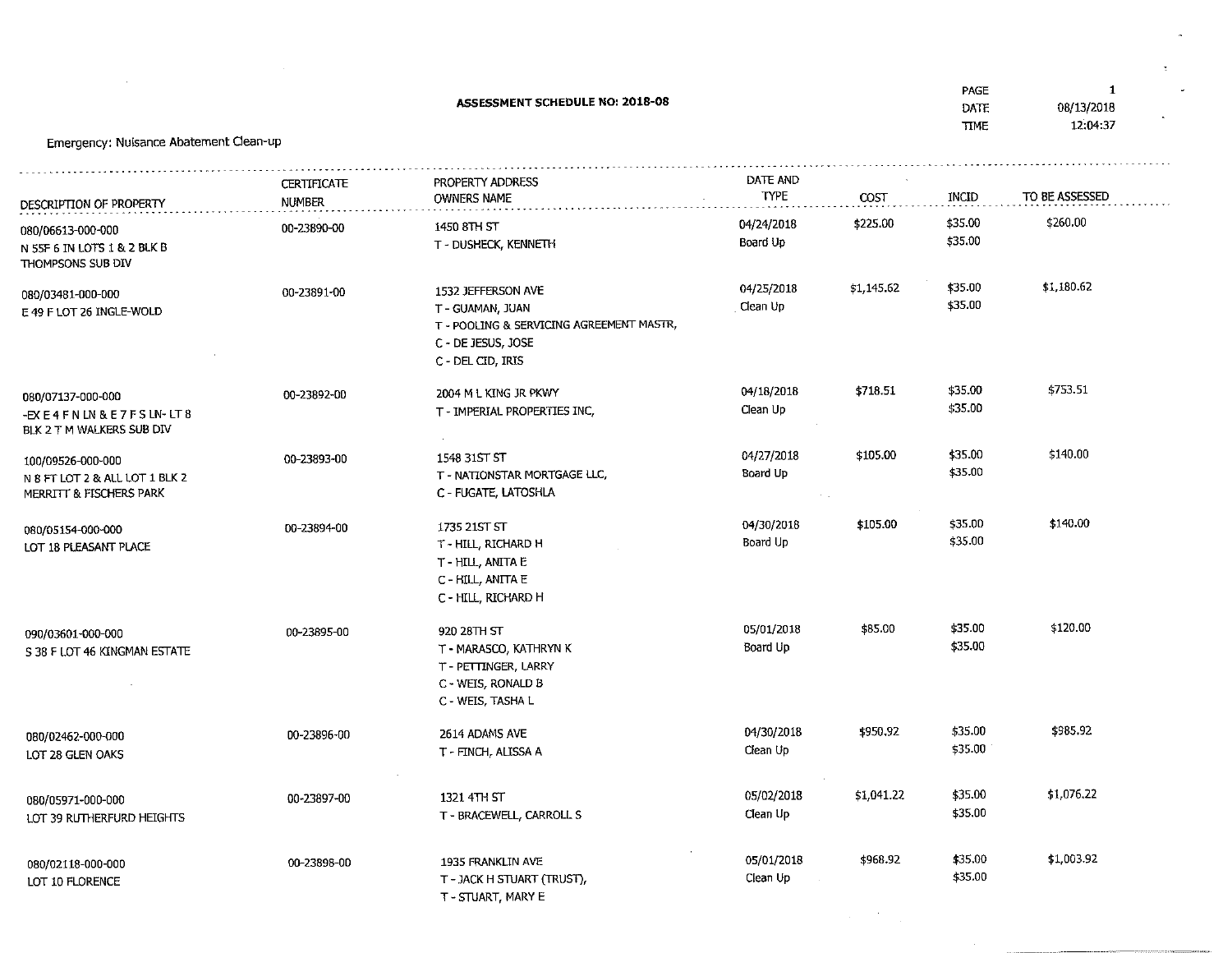| ASSESSMENT SCHEDULE NO: 2018-08<br>Emergency: Nuisance Abatement Clean-up                                               |                              |                                                                                                               |                         |            |                    | $\mathbf{z}$<br>08/13/2018<br>12:04:37 |
|-------------------------------------------------------------------------------------------------------------------------|------------------------------|---------------------------------------------------------------------------------------------------------------|-------------------------|------------|--------------------|----------------------------------------|
| DESCRIPTION OF PROPERTY                                                                                                 | <b>CERTIFICATE</b><br>NUMBER | PROPERTY ADDRESS<br>OWNERS NAME                                                                               | DATE AND<br><b>TYPE</b> | COST       | INCID              | TO BE ASSESSED                         |
| 080/03462-000-000<br>LOT 10 INGLE-WOLD                                                                                  | 00-23899-00                  | 1341 WASHINGTON AVE<br>T - WEINSTEIN, FRANK E<br>C - CRUZ, LIGORIA                                            | 04/26/2018<br>Clean Up  | \$449.16   | \$35.00<br>\$35.00 | \$484.16                               |
| 030/00993-000-000<br>LOT 36 CURL & SMOUSES<br><b>ADDITION</b>                                                           | 00-23900-00                  | 1063 17TH ST<br>T-TF PTNS LLC,                                                                                | 05/02/2018<br>Clean Up  | \$1,055.22 | \$35.00<br>\$35.00 | \$1,090.22                             |
| 080/00418-000-000<br>LOT 9 BENNETTS 2ND ADDITION                                                                        | 00-23901-00                  | 1909 JEFFERSON AVE<br>T - BELTRAN, RAYMUNDO<br>C - BELTRAN, EVERADO                                           | 05/01/2018<br>Clean Up  | \$784.09   | \$35.00<br>\$35.00 | \$819.09                               |
| 080/04504-000-000<br>LOT 8 MONDAMIN PLACE                                                                               | 00-23902-00                  | 1315 MONDAMIN AVE<br>T - OAK PARK INVESTMENTS PARTNERSHIP XX,<br>T - TAMARIZ, PAUL<br>C - IMPROVED HOUSING,   | 05/01/2018<br>Clean Up  | \$387.81   | \$35.00<br>\$35.00 | \$422.81                               |
| 080/01782-000-000<br>S 106 F N 382 F LOT 3 EUCLID<br><b>HEIGHTS</b>                                                     | 00-23903-00                  | 3612 M L KING JR PKWY<br>T - KARAIDOS, ALVERDA L                                                              | 05/04/2018<br>Board Up  | \$625.00   | \$35.00<br>\$35.00 | \$660.00                               |
| 080/01782-000-000<br>S 106 F N 382 F LOT 3 EUCLID<br><b>HEIGHTS</b>                                                     | 00-23904-00                  | 3612 M L KING JR PKWY<br>T - KARAIDOS, ALVERDA L                                                              | 05/07/2018<br>Clean Up  | \$6,102.60 | \$35.00<br>\$35.00 | \$6,137.60                             |
| 080/07319-000-000<br>-EX E 21.6F ON N LT LN & E 23.5F<br>ON S LN- S 100.35F LT 2 WILLIAMS<br>3RD ADDITION TO DES MOINES | 00-23905-00                  | 2003 WASHINGTON AVE<br>T - SHINN, HELENA L<br>T - NIT INVESTMENTS LLC,<br>C - PARAMOUNT REAL ESTATE HOLDINGS, | 05/08/2018<br>Board Up  | \$165.00   | \$35.00<br>\$35.00 | \$200.00                               |

 $\label{eq:2.1} \mathcal{L}(\mathcal{L}^{\text{max}}_{\mathcal{L}}(\mathcal{L}^{\text{max}}_{\mathcal{L}}(\mathcal{L}^{\text{max}}_{\mathcal{L}}(\mathcal{L}^{\text{max}}_{\mathcal{L}^{\text{max}}_{\mathcal{L}}(\mathcal{L}^{\text{max}}_{\mathcal{L}^{\text{max}}_{\mathcal{L}^{\text{max}}_{\mathcal{L}^{\text{max}}_{\mathcal{L}^{\text{max}}_{\mathcal{L}^{\text{max}}_{\mathcal{L}^{\text{max}}_{\mathcal{L}^{\text{max}}_{\mathcal{L}^{\text{max}}$ 

 $\mathcal{L}^{\text{max}}_{\text{max}}$  and  $\mathcal{L}^{\text{max}}_{\text{max}}$ 

|                                                                             |             | C - BRADLEY, SARAH                                                                      |                        |            |                    |            |
|-----------------------------------------------------------------------------|-------------|-----------------------------------------------------------------------------------------|------------------------|------------|--------------------|------------|
| 080/07320-000-000<br>S 100.8 F LOT 3 WILLIAMS 3RD<br>ADDITION TO DES MOINES | 00-23906-00 | 2009 WASHINGTON AVE<br>T - BRADLEY, JAMES T<br>T - AMERICAN ARTISAN & TRADITIONAL HOME, | 05/08/2018<br>Board Up | \$1,100.00 | \$35.00<br>\$35,00 | \$1.135.00 |
| 080/01134-002-000<br>LOTS 34 THRU 41 BLK B                                  | 00-23907-00 | 2027 NASH DR<br>T - MARCUSEN, JAMES O                                                   | 05/16/2018<br>Clean Up | \$839.87   | \$35.00<br>\$35.00 | \$874,87   |

CHAUTAUQUA PARK

 $\theta_{\rm c}$ 

 $\Delta \sim 1$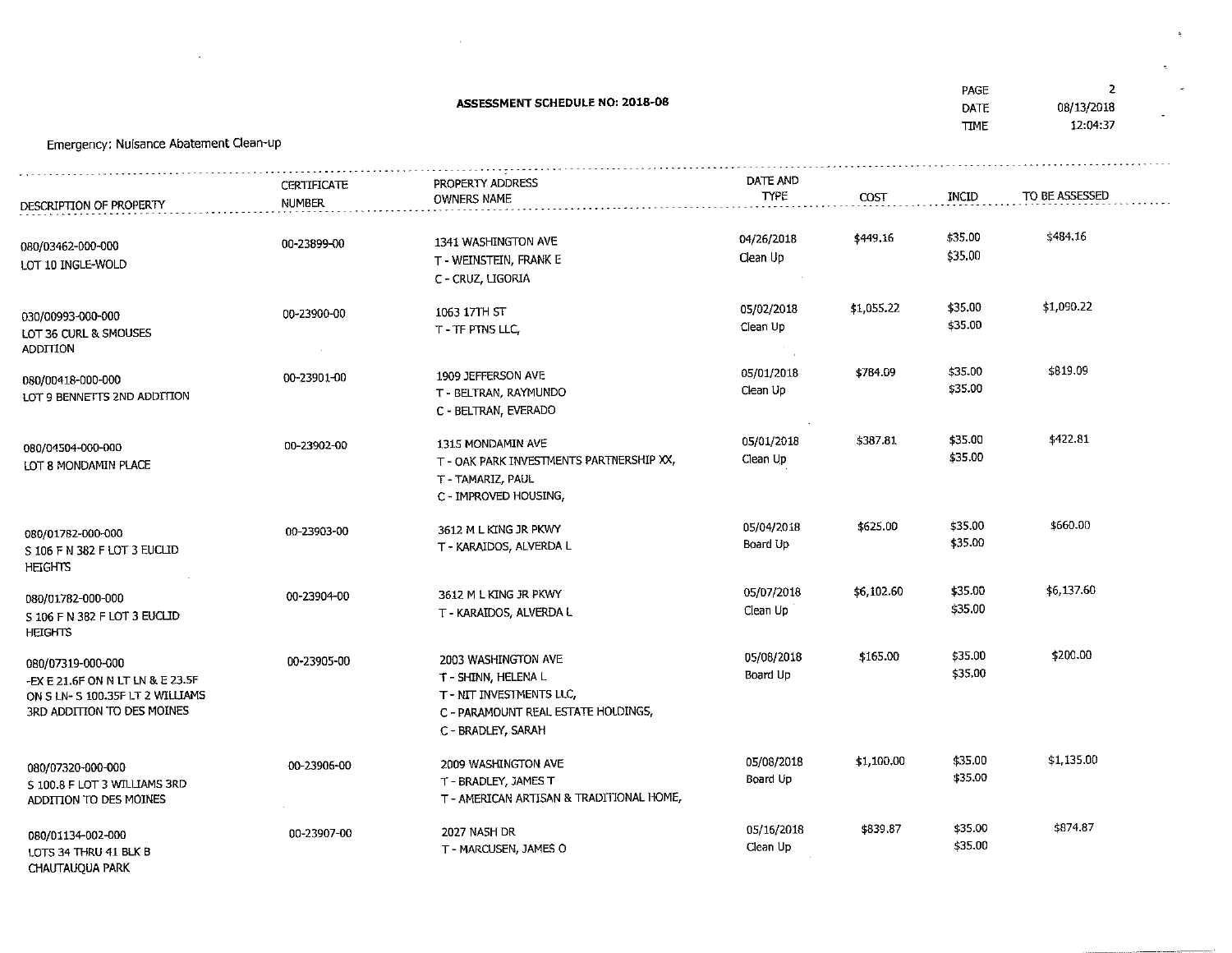|                                                                                                                                                                                                                                                                                                              |                                     | ASSESSMENT SCHEDULE NO: 2018-08                                                       |                        |            | PAGE<br>DATE<br><b>TIME</b> | 3<br>08/13/2018<br>12:04:37 |
|--------------------------------------------------------------------------------------------------------------------------------------------------------------------------------------------------------------------------------------------------------------------------------------------------------------|-------------------------------------|---------------------------------------------------------------------------------------|------------------------|------------|-----------------------------|-----------------------------|
| Emergency: Nuisance Abatement Clean-up                                                                                                                                                                                                                                                                       |                                     |                                                                                       |                        |            |                             |                             |
| DESCRIPTION OF PROPERTY                                                                                                                                                                                                                                                                                      | <b>CERTIFICATE</b><br><b>NUMBER</b> | PROPERTY ADDRESS<br>OWNERS NAME                                                       | DATE AND<br>TYPE       | COST       | INCID                       | TO BE ASSESSED              |
| 080/02688-000-000<br>S 42F LTS 14, 15 & 16 GORDONS<br>FIRST ADD TO DES MOINES                                                                                                                                                                                                                                | 00-23908-00                         | 1302 13TH ST<br>T - HARDING, ROBERT C                                                 | 05/16/2018<br>Clean Up | \$744.51   | \$35.00<br>\$35.00          | \$779.51                    |
| 080/05571-000-000<br>LOT 112 THIRD PLAT PROSPECT<br>PARK                                                                                                                                                                                                                                                     | 00-23909-00                         | 2020 10TH ST<br>T - LOVEJOY, RASHAWN                                                  | 05/17/2018<br>Board Up | \$85.00    | \$35.00<br>\$35.00          | \$120.00                    |
| 030/05053-001-000<br>-EX TRI PC BEG SE COR LT 286 N<br>12.2F SWLY TO A PT 20.6F W OF<br>SE COR E TO BEG- E 1/2 LTS 285 &<br>286 UNIVERSITY LAND COS 1ST<br>ADDITION                                                                                                                                          | 00-23910-00                         | 950 27TH ST<br>T - CASON, MARLANDO                                                    | 05/17/2018<br>Clean Up | \$1,033.22 | \$35.00<br>\$35.00          | \$1,068.22                  |
| 080/07132-000-000<br>LOT 3 BLK 2 T M WALKERS SUB<br>DIV.                                                                                                                                                                                                                                                     | 00-23911-00                         | 2016 M L KING JR PKWY<br>T - FISHER, MARIE<br>T - PEREZ RAMIREZ, JUAN A               | 05/30/2018<br>Impound  | \$125,00   | \$35,00<br>\$35.00          | \$160.00                    |
| 100/09526-000-000<br>N 8 FT LOT 2 & ALL LOT 1 BLK 2<br>MERRITT & FISCHERS PARK                                                                                                                                                                                                                               | 00-23912-00                         | 1548 31ST ST<br>T - NATIONSTAR MORTGAGE LLC,<br>C - FUGATE, LATOSHLA                  | 05/17/2018<br>Clean Up | \$661.99   | \$35.00<br>\$35.00          | \$696.99                    |
| 100/13383-001-010<br>-EX S 450F- & -EX BEG 495F N &<br>87.75F E OF SW COR THN E<br>272.22F N 170F W 125F SW<br>79.57F W73.65F S 134F TO POB- &<br>-EX BEG 1432.79F S & 100F E OF<br>NW COR THN E 260F S 131.01F W<br>260F N 131F TO POB- BEG 965.5F<br>S & 120.6F E OF NW COR THN E<br>781.4F S 467.29F W142 | 00-23913-00                         | 4347 MERLE HAY RD<br>T - CENTRO GA HAYMARKET SQUARE LLC,                              | 05/18/2018<br>Clean Up | \$1,188.57 | \$35.00<br>\$35.00          | \$1,223.57                  |
| 080/07165-000-000<br>LOT 12 WARREN PLACE                                                                                                                                                                                                                                                                     | 00-23914-00                         | 1603 CLARK ST<br>T - GUY, BESSIE C                                                    | Clean Up               | \$467.96   | \$35.00<br>\$35.00          | \$502.96                    |
| 080/00471-000-000<br>LOTS 32 & 33 BERTHA PARK                                                                                                                                                                                                                                                                | 00-23915-00                         | 1214 15TH ST<br>T - DELANEY, JANICE E<br>C - HARRISON, ALBERT<br>C MARTINEZ CURTICITY | 05/31/2018<br>Impound  | \$125.00   | \$35.00<br>\$35.00          | \$160.00                    |

 $\sim$ 

 $\sim$   $\pm$ 

 $\sigma_{\rm c}$ 

C- MARTIN EZ, CHRISTINA